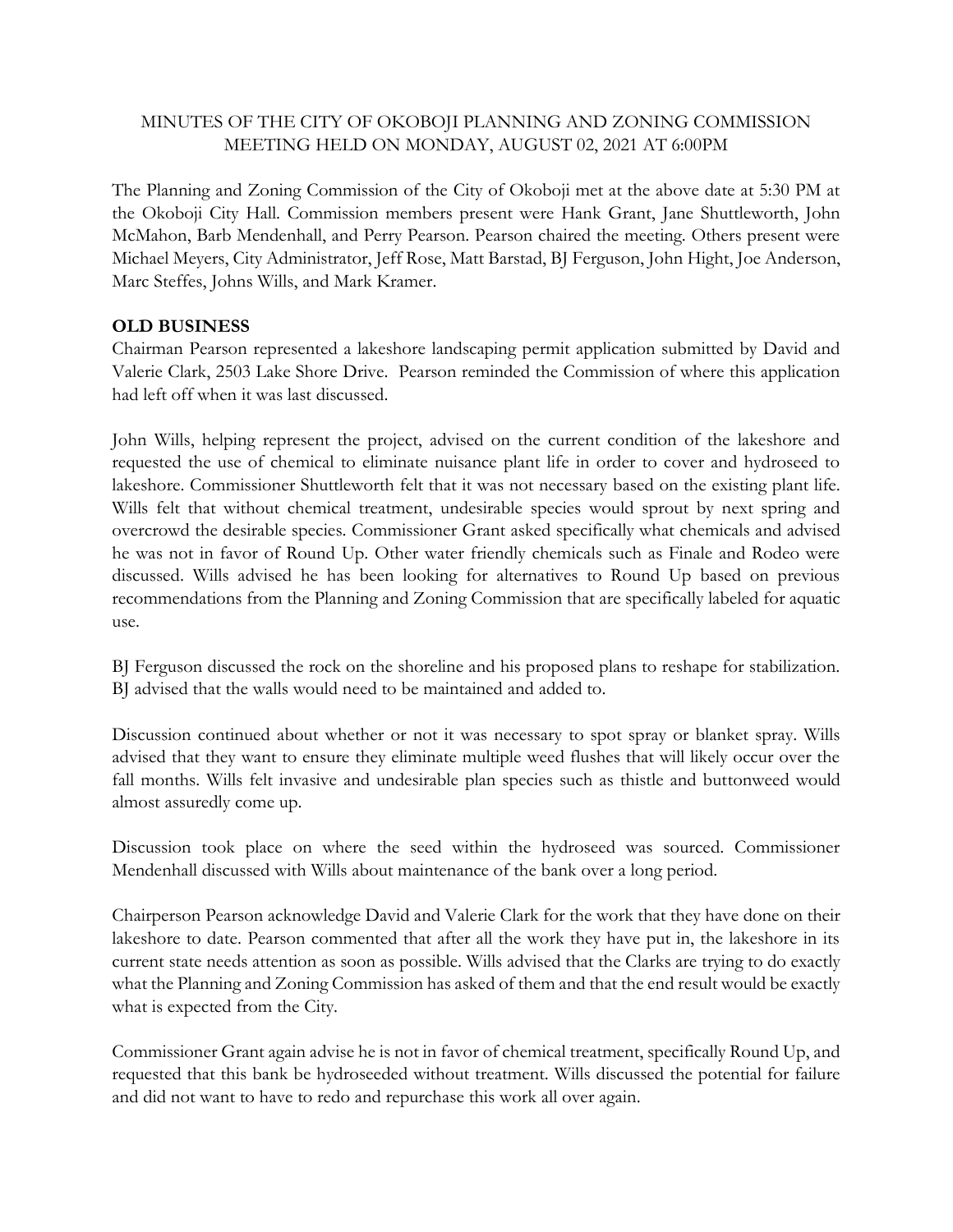David Clark commented that their goal is simply to protect the bank and was willing to do whatever was best. Valerie Clark commented on the steepness of the bank.

Commissioner Shuttleworth desired to let the project go forward but expressed concern about the need to blanket spray. Chairperson Pearson echoed the need to get things going and to protect the bank.

Commissioner McMahon understood the concerns of the Commission but inquired how we can find a better answer to give to residents. Wills commented that he has spent time trying to find alternatives including conversations with the Iowa DNR. Wills advised he would continue research. Wills believed that this would provide the best outcome in the long-term for the shoreline restoration.

Motion made by Commissioner Mendenhall and a second by Commissioner Shuttleworth to approve spot chemical treatment of the bank with an aquatic friendly chemical such as Rodeo (unless blanket spraying is absolutely necessary as observed by the City at a later date or Rodeo is unavailable), hydroseed, and address the riprap and stabilization issues. The following Commissioners voted "AYE": Shuttleworth, Mendenhall, McMahon, Pearson, Grant. Motion approved 5-0.

Chairman Pearson represented a lakeshore landscaping permit application submitted by Jeff and Ross Koster, 1707 Lake Shore Drive.

City Administrator Meyers advised that one of the last items on this that was being reviewed by the Commission was the choice of stone on the upper retaining wall above the sidewalk. Meyers advised that Mark Kramer, representing the property owner, had sent over examples of what they were proposing. Meyers had sent those examples to Commission members for review. Meyers reviewed that the sample was a Kodah Wall and that this had previously been approved by the Commission on a separate project on East Lake Okoboji.

Jeff Rose discussed the drainage implementations on this particular plan.

Meyers commented all other affairs pertaining to this project are in order.

Motion made by Commissioner Mendenhall and a second by Commissioner Grant to approve the project as submitted. The following Commissioners voted "AYE": Shuttleworth, Mendenhall, McMahon, Pearson, Grant. Motion approved 5-0.

## **NEW BUSINSES**

Chairman Pearson opened a public hearing to review and consider a lakeshore landscaping permit application submitted by Dennis and Darlene Bollig, 1707 Lake Shore Drive.

There were no comments in favor, opposition, or neutral to.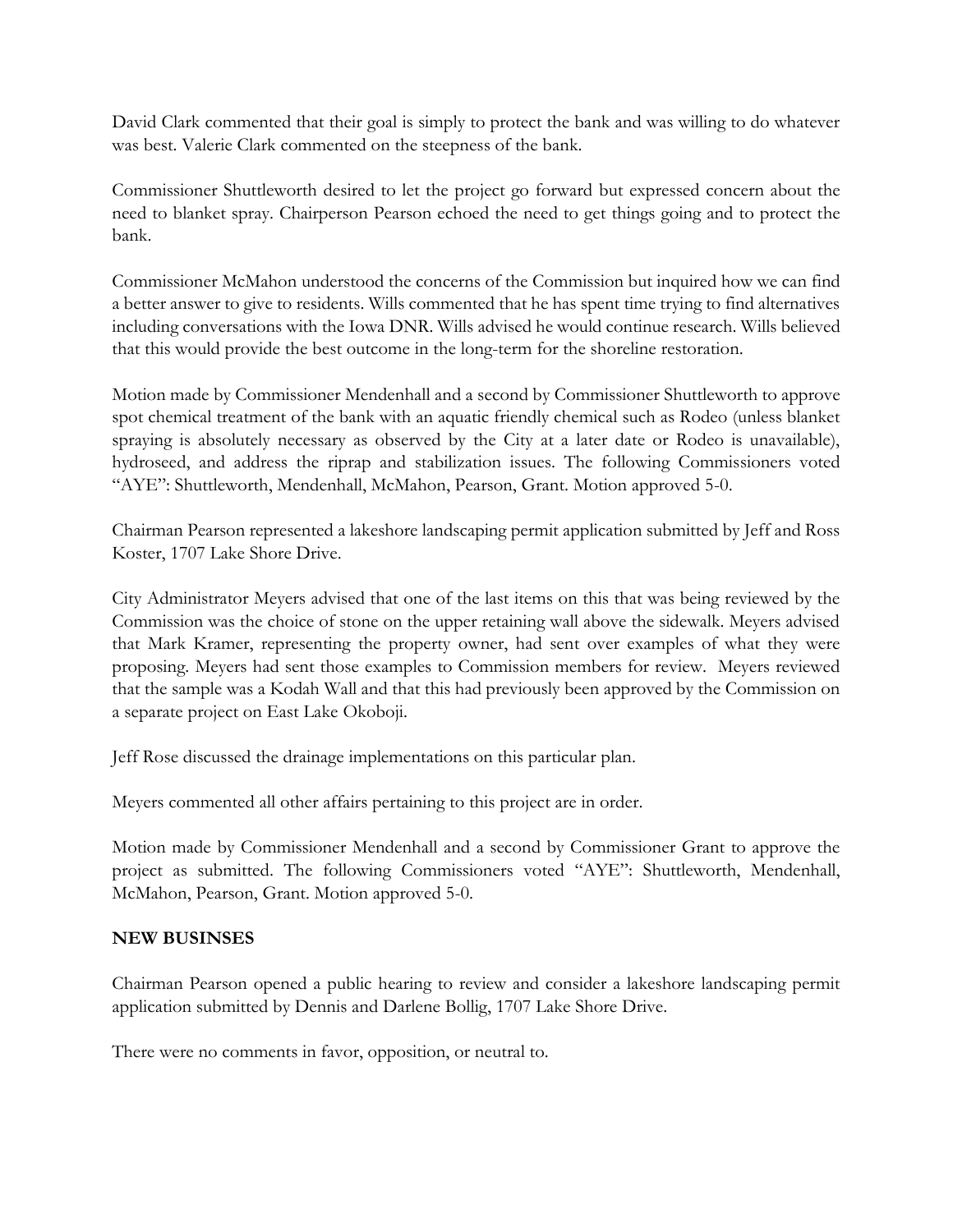Jeff Rose and Matt Barstad gave an overview of the project commenting on the existing boat house, the stairs leading up the shoreline, and patio.

City Administrator Meyers commented that all of the necessary documentation has been received and approved by City Staff. Meyers gave an overview of the project and reminded the Commission of rules and regulations pertaining to nonconforming structures existing on the lakeshore.

Motion by Commissioner Shuttleworth and a second by Commission Grant to approve the application as presented with the understanding that this project will last into 2022. The following Commissioners voted "AYE": Shuttleworth, Mendenhall, McMahon, Pearson, Grant. Motion approved 5-0.

Chairperson Pearson opened a public hearing and presented for recommendation an application for a conditional use permit to Rent Properties, LLC, for the property legally described as 'East Okoboji View Commercial Park, Lot 1', which is the vacant unaddressed lot to the north of McDonalds. The property is zoned C-1, General Commercial and the proposed use is a mixed-use development with general commercial retail (4 units) on the bottom and "apartments" (26 units) on the top which is a conditional use as per the City of Okoboji Zoning Regulations Section 8.3.

There were no comments in favor, opposition, or neutral to.

Marc Steffes, representing the property owner, gave an overview of the project advising on commercial units on the bottom and single bedroom / two bedroom units on top.

City Administrator Meyers advised that the mixed-use development has commercial uses, which are permitted uses of the zoning district, and apartment uses, which is a conditional use of the zoning district. Meyers advised that the Planning and Zoning Commission was making a recommendation to the Board of Adjustment for either approval or denial. Meyers reminded that this is just a recommendation on the use of the property and nothing to do with the building itself.

A discussion pertaining to affordable housing took place and how these apartments might fill that void.

Commissioner Shuttleworth inquired about the businesses envisioned for this property. Matt Barstad envisioned coffee shops, specialty shops, and other destination type. Steffes commented that this would not be highly visible business locations.

City Administrator Meyers commented on the platted easement on the west side of the property and the associated drainage district.

Motion made by Commissioner Shuttleworth and a second by Commissioner Mendnehall to recommend the conditional use permit for approval to the Board of Adjustment. The following Commissioners voted "AYE": Shuttleworth, Mendenhall, McMahon, Pearson, Grant. Motion approved 5-0.